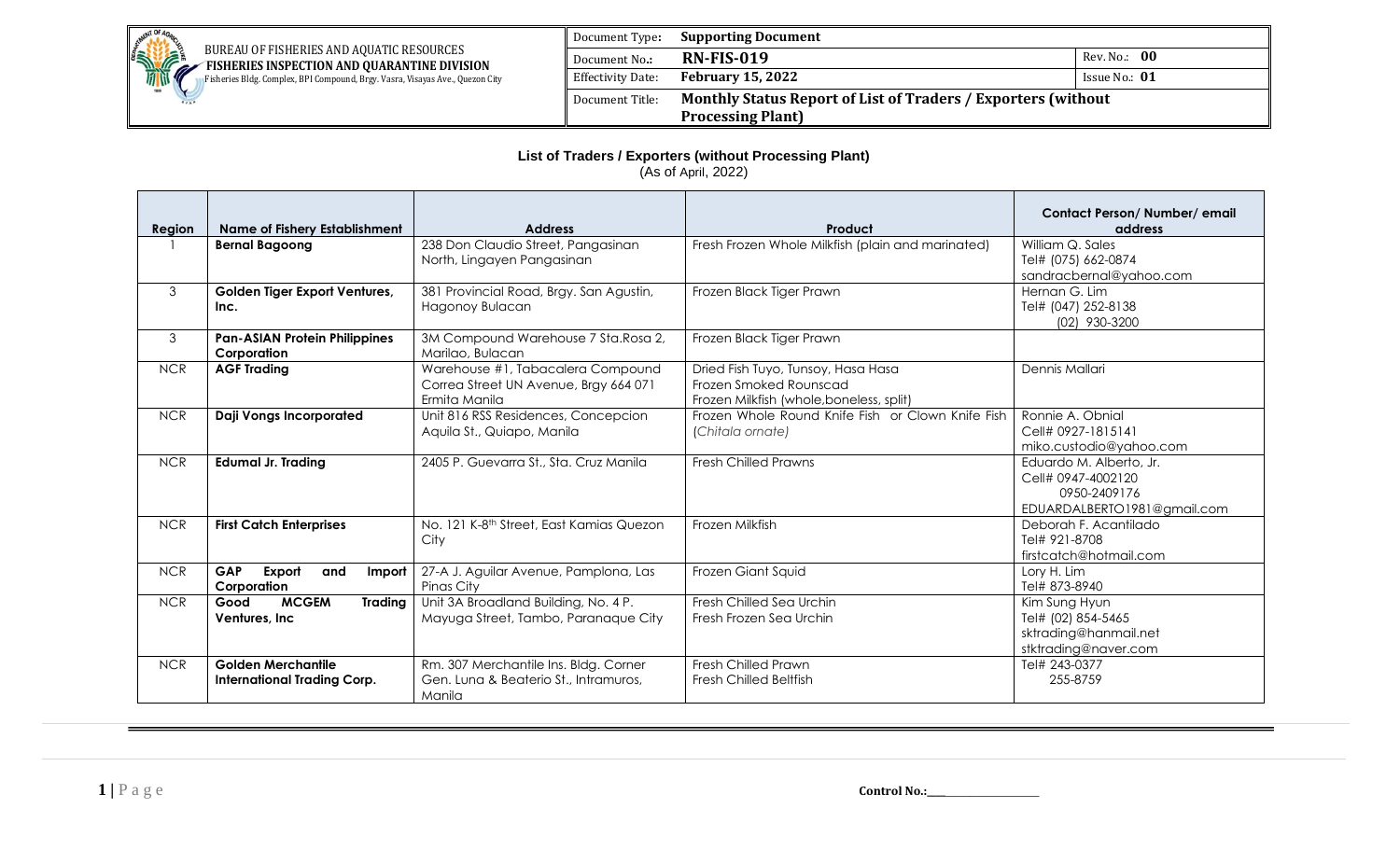

Fisheries Bldg. Complex, BPI Compound, Brgy. Vasra, Visayas Ave., Quezon City

| Document Type:                                                                   | <b>Supporting Document</b> |                 |
|----------------------------------------------------------------------------------|----------------------------|-----------------|
| Document No.:                                                                    | <b>RN-FIS-019</b>          | Rev. No.: 00    |
| Effectivity Date:                                                                | <b>February 15, 2022</b>   | Issue No.: $01$ |
| Monthly Status Report of List of Traders / Exporters (without<br>Document Title: |                            |                 |
|                                                                                  | <b>Processing Plant)</b>   |                 |

| <b>NCR</b> | <b>JHL Import and Export</b><br>Corporation                  | Unit 256 Cityland 8, #98 Gil Puyat Avenue,<br>Makati City                                         |                                                                                                                                                                          |                                                                                                                                      |
|------------|--------------------------------------------------------------|---------------------------------------------------------------------------------------------------|--------------------------------------------------------------------------------------------------------------------------------------------------------------------------|--------------------------------------------------------------------------------------------------------------------------------------|
| <b>NCR</b> | Kaelen Phils. Inc.                                           | 523 Craig Extension Sampaloc, Manila                                                              | Dried and Smoked Products                                                                                                                                                | Shirley Alzula<br>Tel# 740-5148<br>kaelenphils@gmail.com                                                                             |
| <b>NCR</b> | <b>Kasea Manila Food Trading</b>                             | 9406 Urma Drive, Airport Village, Vitalez,<br>Paranaque City                                      | Fresh Chilled Tiger Prawn                                                                                                                                                | Ivy Lorraine R. Suganuma<br>Tel# 630-9242<br>618-3920<br>anvi.navarro@gmail.com<br>yuukiryu29@gmail.com                              |
| <b>NCR</b> | <b>Khowoong International</b><br>Corporation                 | Unit 256 Cityland Condominium 8, #98<br>Sen. Gil Puyat Avenue, Makati City                        | <b>Smoked Milkfish</b>                                                                                                                                                   |                                                                                                                                      |
| <b>NCR</b> | <b>Mega Fishing Corporation</b>                              | 70 Sgt. Esguerra Avenue, South Triangke,<br>Quezon City                                           | Canned Sardines (in tomato sauce/chili/Spanish<br>style/natural oil)<br>Pouched Sardines (in tomato sauce and chili<br>sauce)<br><b>Bottled Sardines (Spanish style)</b> | Janet Besagas<br>Tel# 888-8600                                                                                                       |
| <b>NCR</b> | North Ridge Foods Import and<br>Export Inc.                  | No. 27 21st Avenue, Cubao, Quezon City                                                            | Canned Squid                                                                                                                                                             | Jocelyn Solano<br>Tel# 376-2009<br>376-2003<br>438-2590<br>northridge8@gmail.com                                                     |
| <b>NCR</b> | <b>Oceancell Trading</b><br><b>International Corporation</b> | 478 San Fernando Street, Binondo Manila                                                           | Frozen Abalone<br>Dried Sea Cucumber                                                                                                                                     | Arceli T. Bernardino Wong<br>Tel# 242-0212<br>247-4414<br>846-6482-83<br>Cell# 0999-5631130<br>0977-8098741<br>lupornillos@gmail.com |
| <b>NCR</b> | Phattaredej Philippines Co.,<br>Inc.                         | Unit 506 West City Plaza Building, 66 West<br>Avenue, Quezon City                                 | Fresh Chilled Prawn                                                                                                                                                      | Filbert B. Girado, Jr<br>Tel# 909-5685<br>phattaradej.philippines@gmail.com                                                          |
| <b>NCR</b> | <b>Philippines Finestfoods</b><br>Corporation                | Unit A-201, KB-VFB Plaza, Peterbilt<br>Compound, Veterans Center, Western<br>Bicutan, Taguig City | Fresh Chilled Prawn                                                                                                                                                      | Keil Christian E. Aguilar<br>Tel# 503-2452<br>pbofood@gmail.com                                                                      |
| <b>NCR</b> | <b>PSK Logistics</b>                                         | 65 JP Laurel Street New Marikina Subd.<br>Sta. Elena Marikina City                                | Frozen Milkfish                                                                                                                                                          | Jayson B. Carag                                                                                                                      |

 $2 \mid P \text{ a } g \text{ e}$  **Control No.:\_\_\_\_\_\_\_\_\_\_\_\_\_\_\_\_\_\_\_\_**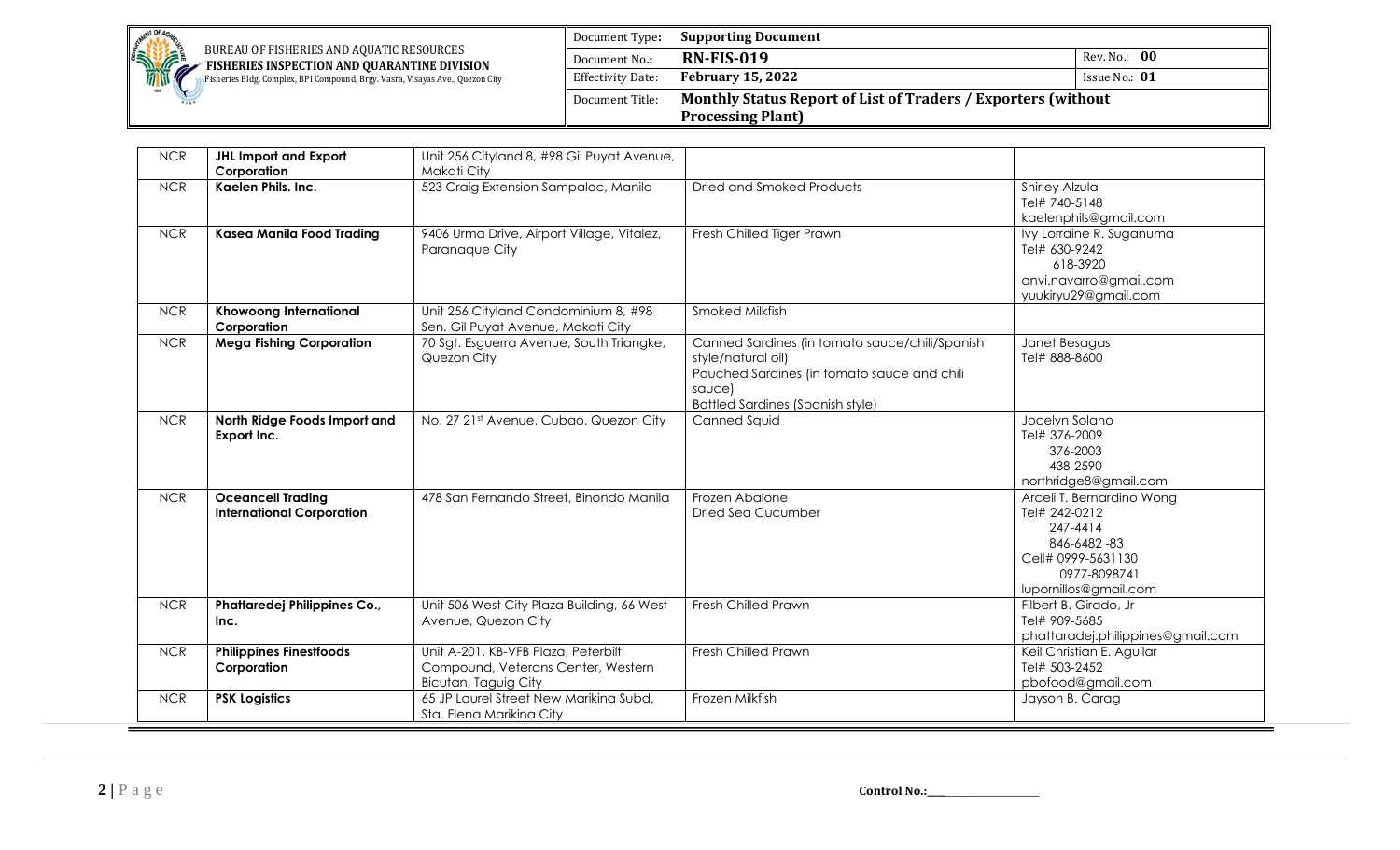

Fisheries Bldg. Complex, BPI Compound, Brgy. Vasra, Visayas Ave., Quezon City

Document Type**: Supporting Document Document No.: RN-FIS-019** Rev. No.: 00 Effectivity Date: **February 15, 2022 ISSUE NO.: 01** Document Title: **Monthly Status Report of List of Traders / Exporters (without Processing Plant)**

| <b>NCR</b> | <b>RAV Angel Inter Trading</b>         | Room 207-LNS, Bldg., 1414 Roxas Blvd.,    | Frozen Whole Round Knife Fish or Clown Knife Fish | Jennyrose Suarez             |
|------------|----------------------------------------|-------------------------------------------|---------------------------------------------------|------------------------------|
|            |                                        | Ermita Manila                             | (Chitala ornate)                                  | Tel# 521-6375                |
|            |                                        |                                           |                                                   | 524-4564                     |
|            |                                        |                                           |                                                   | ranangel2006@gmail.com       |
|            |                                        |                                           |                                                   | ruby@ravangel.com            |
| <b>NCR</b> | R.E.A.L. Prime Seafoods Supply         | 33-A United Nation Street, Betterliving   | Fresh Chilled Yellowfin Tuna                      | Tel# 729-1795                |
|            |                                        | Subdivision, Paranaque City               |                                                   | renante.alcazar@realprim     |
|            |                                        |                                           |                                                   | eseafoodssupply.com          |
| <b>NCR</b> |                                        |                                           |                                                   | Tel# 02-8897-9519            |
|            | <b>Sientrade Corporation</b>           |                                           |                                                   | Mobile # 09171458151         |
|            |                                        | 504 Guerrero St., cor. Makati Ave.,       | Fresh Frozen Milk fish and Tilapia                | aprojack@hotmail.com;        |
|            |                                        | Makati, Metro Manila                      | Fresh Chilled Milkfish and Tilapia                | seintradecorp@hotmail.com    |
| <b>NCR</b> | <b>Smartcop Pilipinas, Inc.</b>        | U-505 Amberland Plaza Condo, Julia        | Fresh Chilled Tuna (whole, loin, cuts)            |                              |
|            |                                        | Vargas, San Antonio, Pasig City           | Fresh Frozen Tuna (whole, loin, cuts)             |                              |
| <b>NCR</b> | <b>Sunnybing International Trading</b> | Suite 401, Midland Mansion, 839 Arnaiz    | Frozen Squid                                      | Jose T. Valencia             |
|            | Corporation                            | Legaspi Village Makati                    |                                                   | Tel# 817-8840                |
|            |                                        |                                           |                                                   | rio1300@gmail.com            |
|            |                                        |                                           |                                                   | es_patling@yahoo.com         |
| <b>NCR</b> | Y's & Rich Enterprises                 | #58-2 Saudi Arabia St. Better Living      | Fresh Chilled Yellowfin Tuna (Gilled & Gutted)    |                              |
|            |                                        | Subdivision Brgy. Don Bosco, Paranaque    |                                                   |                              |
|            |                                        | City                                      |                                                   |                              |
|            |                                        |                                           |                                                   | Ramon Bermejo                |
|            |                                        | 01 Sampaguita St., Pingkian 3, Pasong     |                                                   | 09399186877/09178518609      |
| <b>NCR</b> | <b>Nemie B Seafood Trading</b>         | Tamo, Quezon City                         | Fresh Chilled Tuna and Shrimp                     | 027903-4467                  |
|            |                                        |                                           |                                                   | Sarah Jane Chua Lu           |
|            |                                        |                                           |                                                   | hansatradebusiness@gmail.com |
|            |                                        |                                           |                                                   | 09328868202                  |
|            | <b>Hansa Trade Business</b>            | 50F U50-E East Orchard Residences,        |                                                   | 09159623477                  |
| <b>NCR</b> | Corporation                            | Masankay St., Brgy. 262, Tondo, Manila    | <b>Dried Seaweeds</b>                             | 09388688202                  |
| 4A         | <b>Ashbel Homemade Food</b>            | #86 Main Avenue Pacita 2, San Padro       | Frozen Whole Round Knife Fish or Clown Knife Fish |                              |
|            | Products                               | City Laguna                               | (Chitala ornate)                                  |                              |
| 4A         | May Exports Phil. Inc.                 | Warehouse No.1 Calamba Premiere           | Fresh, Frozen, Chilled Milkfish and Tilapia       | Rajmal Rafeeque              |
|            |                                        | International Park, Brgy. Batino, Calamba |                                                   | Tel# (049) 545-3723          |
|            |                                        | Laguna                                    |                                                   | sales@mayexports.com.ph      |
| 4A         | <b>Verdecom International</b>          | 2F RC & Sons Commercial Bldg.,            | <b>Dried Fishery Products</b>                     |                              |
|            | Corporation                            | Circumferential Road, San Roque,          |                                                   |                              |
|            |                                        | Antipolo Rizal                            |                                                   |                              |

**3 |** P a g e **Control No.:\_\_\_\_**\_\_\_\_\_\_\_\_\_\_\_\_\_\_\_